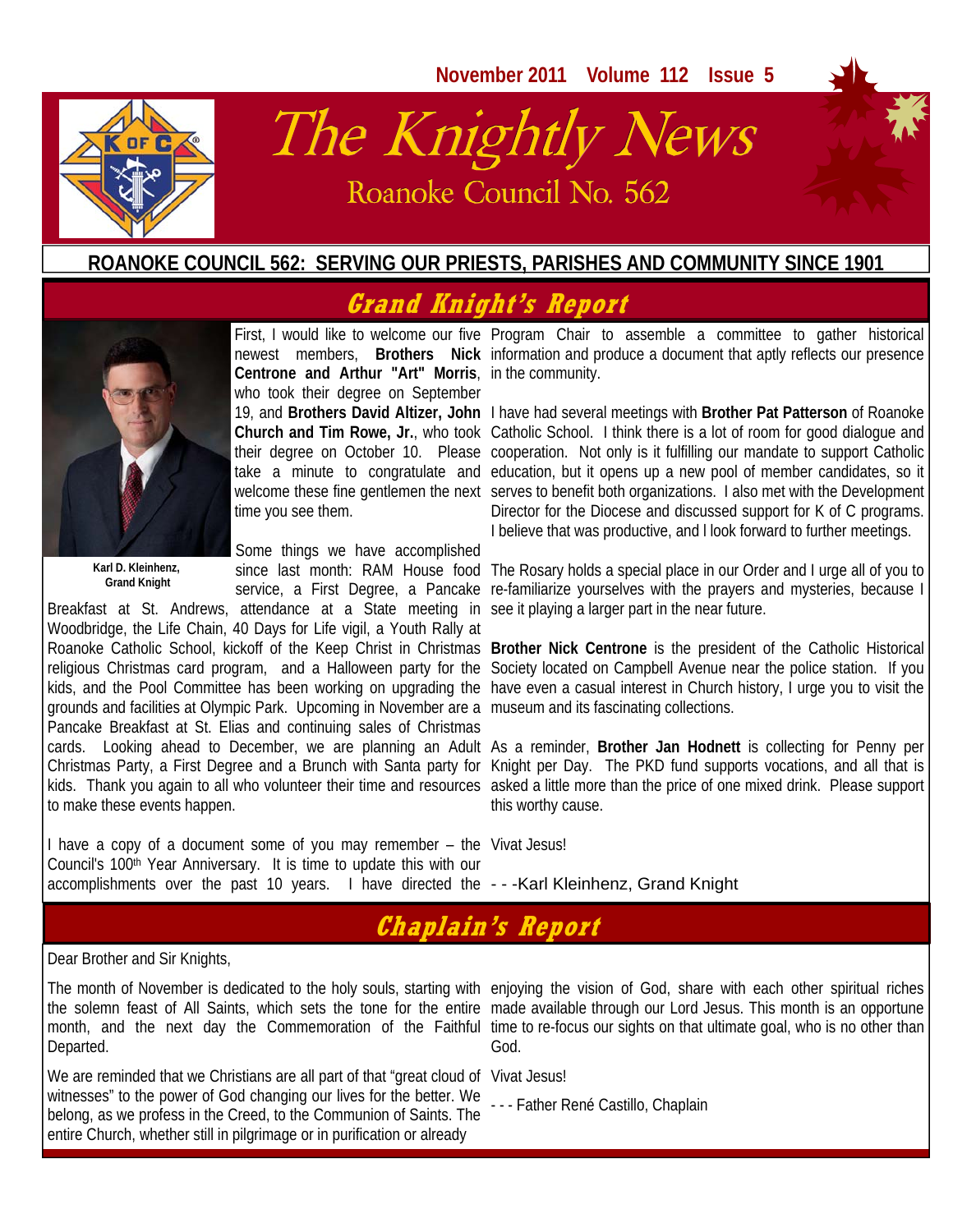### Volume 112, Issue 5 **Page 2**

| <b>Council Officers</b>             |                        |              |  |  |  |  |  |  |
|-------------------------------------|------------------------|--------------|--|--|--|--|--|--|
| <b>Grand Knight</b>                 | <b>Karl Kleinhenz</b>  | 982-8140     |  |  |  |  |  |  |
| Dep. Grand Knight                   | <b>Bob Canfield</b>    | 774-7554     |  |  |  |  |  |  |
| Chaplain                            | Fr. Rene Castillo      | 343-7744     |  |  |  |  |  |  |
| <b>Chancellor</b>                   | <b>Jan Hodnett</b>     | 772-4215     |  |  |  |  |  |  |
| Recorder                            | <b>Stephen Ratliff</b> | 774-4796     |  |  |  |  |  |  |
| <b>Financial Sec.</b>               | Mike Lazzuri           | 774-8482     |  |  |  |  |  |  |
| <b>Treasurer</b>                    | <b>Val Bernys</b>      | 989-9282     |  |  |  |  |  |  |
| Lecturer                            | <b>Alex Nelson</b>     | 774-5079     |  |  |  |  |  |  |
| Advocate                            | <b>Brian Ripple</b>    | 776-8285     |  |  |  |  |  |  |
| Warden                              | <b>Kirk Wright</b>     | 793-4007     |  |  |  |  |  |  |
| <b>Inside Guard</b>                 | <b>George Cusson</b>   | 977-2944     |  |  |  |  |  |  |
| <b>Outside Guard</b>                | Pat Reidy              | 725-8206     |  |  |  |  |  |  |
| Trustee, 3rd Year                   | <b>Dave Chopski</b>    | 344-0901     |  |  |  |  |  |  |
| Trustee, 2nd Year                   | <b>Mike Whelan</b>     | 265-9722     |  |  |  |  |  |  |
| Trustee, 1st Year                   | <b>Dick Sparks</b>     | 563-1387     |  |  |  |  |  |  |
| <b>Committee Chairmen</b>           |                        |              |  |  |  |  |  |  |
| <b>Program Director</b>             | <b>Bob Canfield</b>    | 774-7554     |  |  |  |  |  |  |
| <b>Council Activities</b>           | <b>Jan Hodnett</b>     | 774-4215     |  |  |  |  |  |  |
| <b>Community Activities</b>         | <b>George Cusson</b>   | 977-2944     |  |  |  |  |  |  |
|                                     | George Cuadrado        | 989-1758     |  |  |  |  |  |  |
| <b>Family Activities</b>            | <b>Eric Schmucker</b>  | 309-1417     |  |  |  |  |  |  |
| <b>Youth Activities</b>             | <b>Mark Noell</b>      | 769-0264     |  |  |  |  |  |  |
| <b>Church Activities</b>            | <b>Pat Reidy</b>       | 725-8206     |  |  |  |  |  |  |
| <b>KOVAR</b>                        | <b>Don Feick</b>       | 774-0187     |  |  |  |  |  |  |
|                                     | <b>John Krumpos</b>    | 960-1825     |  |  |  |  |  |  |
| <b>Newsletter</b>                   | Steve Talevi           | 989-1302     |  |  |  |  |  |  |
| <b>Kitchen</b>                      | <b>Tom Engl</b>        | 989-3708     |  |  |  |  |  |  |
| <b>Basketball Tournament</b>        | <b>Paul Yengst</b>     | 556-8883     |  |  |  |  |  |  |
| <b>KCIC</b>                         | <b>Jeff McGinnis</b>   | 265-4840     |  |  |  |  |  |  |
|                                     | <b>Joe Devlin</b>      | 206-2622     |  |  |  |  |  |  |
| Pool                                | <b>Jim Donckers</b>    | 345-3902     |  |  |  |  |  |  |
|                                     | <b>Joe Devlin</b>      | 206-2622     |  |  |  |  |  |  |
|                                     | <b>Charlie Aesy</b>    | 977-3364     |  |  |  |  |  |  |
|                                     | George Cuadrado        | 989-1758     |  |  |  |  |  |  |
|                                     | <b>Pat Reidy</b>       | 725-8206     |  |  |  |  |  |  |
| <b>Membership</b>                   | <b>Steve Talevi</b>    | 989-1302     |  |  |  |  |  |  |
| Charity                             | <b>Matt Duffy</b>      | 989-6067     |  |  |  |  |  |  |
| <b>Grounds</b>                      |                        |              |  |  |  |  |  |  |
| <b>Home Improvements</b>            | <b>Paul Yengst</b>     | 556-8883     |  |  |  |  |  |  |
| <b>House</b>                        | <b>Kirk Wright</b>     | 793-4007     |  |  |  |  |  |  |
| <b>Club Room</b>                    | <b>Jim Sullivan</b>    | 774-7034     |  |  |  |  |  |  |
| <b>Ceremonials</b>                  | <b>Don Feick</b>       | 774-0187     |  |  |  |  |  |  |
| Pro Life                            | <b>Tim Heffron</b>     | 904-2746     |  |  |  |  |  |  |
|                                     | <b>George Palmerio</b> | 343-6451     |  |  |  |  |  |  |
| <b>Canfield Scholarship</b>         | <b>Jim Sullivan</b>    | 774-7034     |  |  |  |  |  |  |
|                                     | <b>Grand Knight</b>    | 774-1769     |  |  |  |  |  |  |
|                                     | <b>Bob Canfield</b>    | 774-7554     |  |  |  |  |  |  |
|                                     | <b>Val Bernys</b>      | 989-9282     |  |  |  |  |  |  |
|                                     | <b>Mike Gibson</b>     | 989-4980     |  |  |  |  |  |  |
| <b>Retention Committee</b>          | <b>Bill DeBerry</b>    | 343-7849     |  |  |  |  |  |  |
|                                     | <b>Dick Sparks</b>     | 563-1387     |  |  |  |  |  |  |
|                                     | <b>Steve Talevi</b>    | 989-1302     |  |  |  |  |  |  |
| <b>Historian</b>                    | <b>Bill Howard</b>     | 989-9399     |  |  |  |  |  |  |
| RC School Board Rep.                | Dan Zipfel             | 334-1326     |  |  |  |  |  |  |
| <b>OLN Parish Rep.</b>              | <b>Don Feick</b>       | 774-0187     |  |  |  |  |  |  |
| St. Elias Parish Rep.               | <b>Jim Donckers</b>    | 345-3902     |  |  |  |  |  |  |
| St. Andrews Parish Rep. Bobby Ellis |                        | 366-5102     |  |  |  |  |  |  |
| <b>Council Home Rentals</b>         | <b>Kirk Wright</b>     | 793-4007     |  |  |  |  |  |  |
| <b>Insurance Rep.</b>               | <b>Ken Bagnasco</b>    | 888-211-9478 |  |  |  |  |  |  |

#### **IN CASE OF ILLNESS, NEED OR DEATH, PLEASE NOTIFY ONE OF THE FOLLOWING:**  Grand Knight 982-8140<br>Chaplain 343-7744 Chaplain 343-7744<br>Financial Sec. 774-8482 Financial Sec. **562 COUNCIL HOME**  3136 Harris Street, Roanoke, VA 24015

Mail: PO Box 715, Roanoke, VA 24004 Phone: 540-774-8296 www.kofc562.org **Business Meeting** 1st Monday of Month—7:30pm Social Meeting



**Three new members of Roanoke Council 562 took their First Degree on Columbus Day, October 12, 2011. Standing (L-R) are John Church, David Altizer and Tim Rowe, Jr., son of Brother Tim Rowe and grandson of PGK Bob Canfield.** 

#### **- Photo submitted by Grand Knight Karl Kleinhenz**

Plans are under way for our annual Adult Christmas Party. The date is set for Saturday, December 10th, so mark your calendars. Anyone willing to help plan and put on this event, please call **Brother Jan Hodnett** (772-4215). In addition, we're looking for a few good men to serve on the Kitchen Committee. We need help both with preparing meals for our Council dinners as well as being part of a clean up crew (you don't have to do both). If you would be willing to serve in either of these capacities, please contact **Grand Knight Karl Kleinhenz**. Thank you for your consideration of this service.

- - -Jan Hodnett, Council Activities Chairman

# **Happy Birthday Brother Knights!**

**Charlie Aesy Dr. Timothy Beirne Ernie DelBuono Joe Devlin Timothy Flagg Jim George Frank Harazano Tom Harvey William Henderson** 

**Jeff McInnis Thomas Mealey Kenneth Michalski Joseph Nieves Dr. Thomas Phillips Stanley Puckett Jim Rowe William Seidell Chris E. Sheets**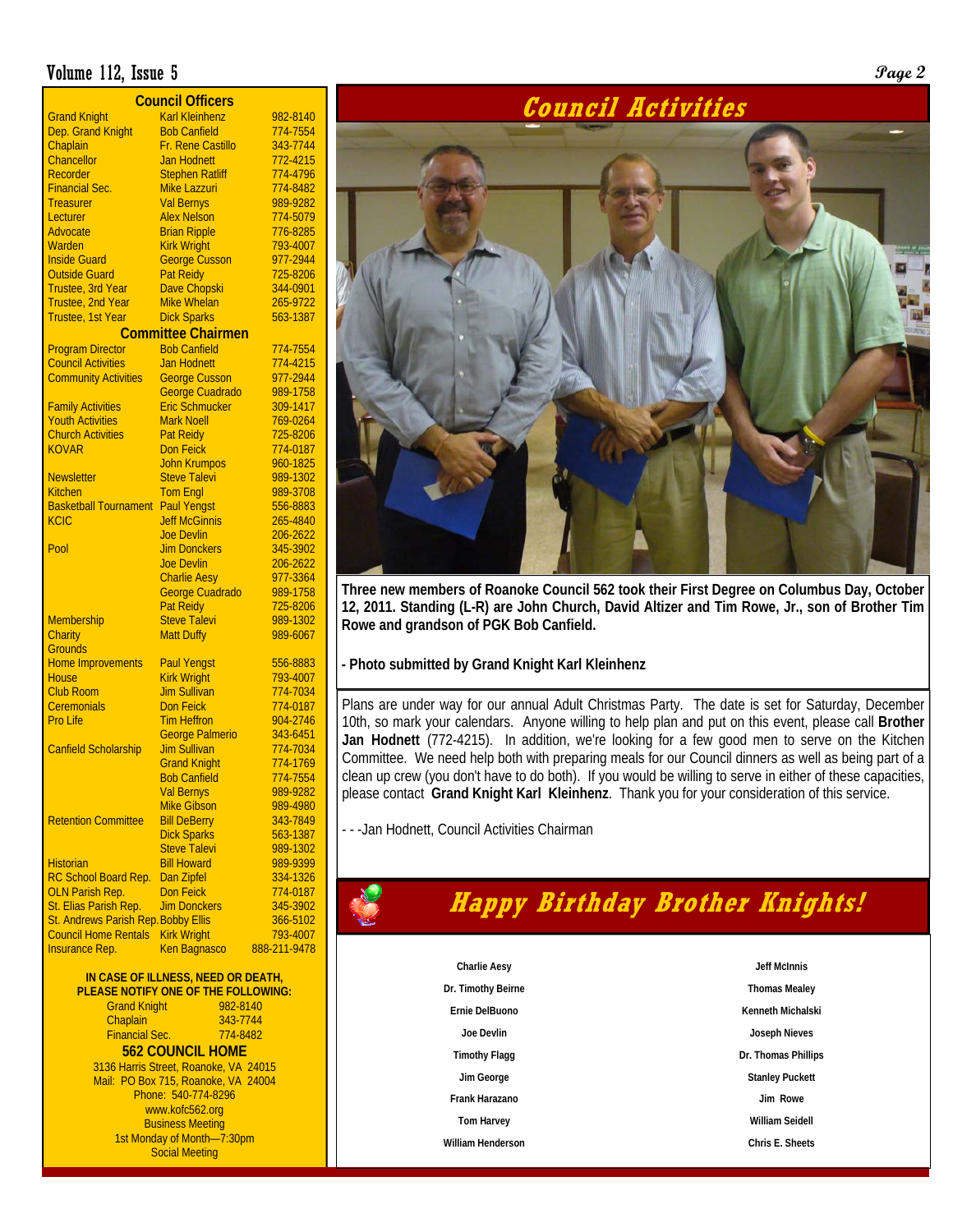### Volume 112, Issue 5 **Page 3**

## **Church Activities**

A Pancake Breakfast will be held at St. Elias Church on Sunday, November 6, after the 11:00 a.m. Mass. Proceeds will support the installation of new carpet in the church. Membership information and Keep Christ in Christmas cards will also be available. Council 562 members are needed for this Church Activity. Please contact **Brother Pat Reidy** (725-8206) to help.

- - - Pat Reidy, Church Activities Chairman

# **Faithful Navigator's Report**

Virginia's Veterans Parade, honoring our nation's military service members, will be held in downtown Roanoke on Saturday, November 5, at 11:00 a.m. All Knights and their families are invited to march with the Fourth Degree Color Corps. If interested in marching, please contact **Faithful Navigator Brian Ripple** (776- 8285) for more details.

During the October 24 Fourth Degree meeting, a motion to spend \$410 to purchase a new set of Assembly jewels was made and seconded. Sir Knights present at the November 28 meeting will vote on the proposed motion.

- - -Brian Ripple, Faithful Navigator

### **KOVAR Korner**

First, did you know that you can designate KOVAR as the recipient of your United Way pledge? Well you can, and it's easy. Just use No. 8838, and your generous contribution will help KOVAR help God's Special People who have been diagnosed with Intellectual Disabilities. The same is true for the Combined Federal Campaign (use No. 42569) and the Virginia Combined Campaign (use No. 735). Let your family and friends who are eligible for these drives know about KOVAR and how easy it is to give to this great charity.

The second great news is that **Brother John Krumpos** has agreed to be a Co-Chair with me of Council 562's KOVAR Committee! John, who recently transferred from Wisconsin, brings a lot of new and exciting ideas from a similar program in Wisconsin. We will soon be announcing some exciting new ways to help God's Special People! John and I will also be working closely with the KOVAR Team Captains to make it even easier to fully man each location for our spring "Tootsie Roll" campaigns. Welcome aboard, John!!

- - - Don Feick, KOVAR Co-Chairman

*"I think that a person who is attached to riches, who lives with the worry of riches, is actually very poor. However, if such person puts her money at the service of others, then she is rich, very rich."* 

# **State Keep Christ in Christmas Evangelism**

Our State KCIC Committee made all religious Christmas cards, car magnets, pins, and color brochures available to 140 parishes in Virginia at the State meeting in October. Thanks to **Brothers Dave Chopski, Brian Ripple, Mike Lazzuri and Joe Devlin** for helping. The beautiful cards in seven languages are now available in parishes throughout the State. Bishop Loverde of Arlington Dioceses and Bishop Lorenzo have encouraged all pastors and parishioners to support this National evangelization program which provides funds to support Vocations to the Religious Life for seminarians and nuns as well as scholarships to youth to further their education in college. Further information or cards can be obtained by calling **Brother Bob Canfield** (774-3036), emailing him at VCanCIC@aol.com, or contacting either of the co-chairmen, below, before Christmas. Let us evangelize the United States with our Christmas greetings to relatives and friends!

- - - Joe Devlin and Jeff McGinnis, KCIC Co-Chairmen



On Sunday, June 19, 2011, State KCIC Chairman **Brother Robert Canfield** presented a plaque to Bob Humkey, KCIC Chairman for Robert O'Kane Council 6538 in Martinsville, honoring deceased member Herbert Hodnett, father of **Brother Jan Hodnett**, for his longtime service to the KCIC Program in Council 6538. Mr. Hodnett served as Chairman of the Council's KCIC card program from its inception in 1991 until his passing in 2001. On hand for the presentation were (from left) Mary-Kay Hodnett (wife of Brother Jan Hodnett), Danielle Hodnett, Brother Jan Hodnett, Yvonne Annouilh (widow of Herbert Hodnett), Maggie Hodnett, Fr. Joseph Torretto, Brother Robert Canfield, Susan Hodnett, and Bob Humkey.

Photo submitted by Brother Jan Hodnett

**Reminder**: First Degree on Monday, December 19, at 6:30pm. Bring Candidates!

- - - Mother Teresa